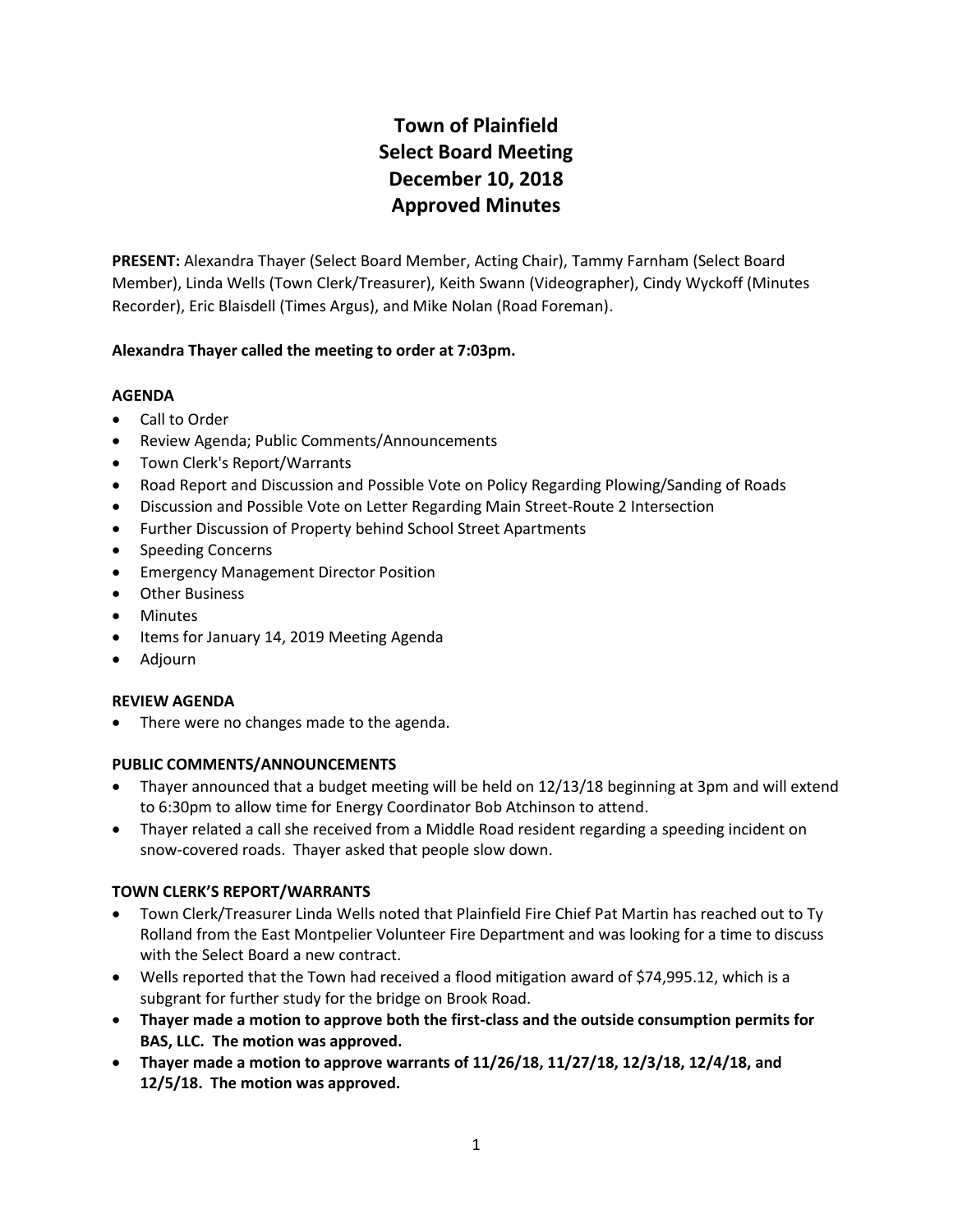- **Thayer made a motion to approve a letter to Vermont Agency of Transportation Secretary Joe Flynn related to the intersection of Main Street and Route 2 dated 12/10/18 with copies going to Governor Phil Scott, State Senator Ann Cummings, State Senator Anthony Pollina, State Senator-Elect Andrew Perchlik, Representative Janet Ancel, Plainfield Road Commissioner Bram Towbin, Advisory Committee Member David Strong, Central Vermont Regional Planning Commission's Dan Currier, Agency of Transportation's Rob White, Agency of Transportation's Jesse Devlin, and Agency of Transportation's Erin Pariso. The motion was approved.**
- Wells presented a request to release a lease-land parcel of property that will be sold. **Thayer made a motion to approve the quit claim deed to convey the lease-land parcel of Edward Fowler. The motion was approved.**

# **ROAD REPORT AND DISCUSSION AND POSSIBLE VOTE ON POLICY REGARDING PLOWING/SANDING OF ROADS**

• Road Foreman Mike Nolan reported that the Road Crew has been plowing and sanding roads, noting that a lot of sand has been used so far. Discussion followed regarding the plowing schedule; pulling out stuck school buses; speeding vehicles; and current and upcoming projects.

#### **FURTHER DISCUSSION OF PROPERTY BEHIND SCHOOL STREET APARTMENTS**

 Thayer noted that that there had been some discussion regarding selling the parcel, but thought that Bob Atchinson should be consulted to see if it might be a good location to site a solar array to benefit the Town. It was decided that the issue would be further discussed at the 1/14/19 Select Board meeting.

#### **SPEEDING CONCERNS**

 Discussion centered on ways to discourage speeding, including relocating the radar sign and providing the Sheriff's Department with a description of the car that had dangerously passed a resident that was traveling on snow-covered Middle Road. It was decided to find out what Sneyd thought about contacting the Sheriff's Department with details of the speeding vehicle.

#### **EMERGENCY MANAGEMENT DIRECTOR POSITION**

 Thayer presented a pared-down job description and potential advertisement for the position of Emergency Management Director. Before proceeding, Thayer stated that she would like to talk with Goddard College to find out if the college would in fact be available as an emergency shelter. Thayer questioned whether a local shelter is actually needed given the cost and noted that people may not actually go to a shelter during an emergency and, if needed, there is an emergency shelter in nearby Barre. Thayer questioned whether efforts should instead be put toward preparedness and supporting residents in that way. Thayer proposed that the issue be taken up at the 1/14/19 Select Board meeting

#### **MINUTES**

 **Thayer made a motion to approve the minutes from the 11/26/18 Select Board meeting. The motion was approved.**

#### **ITEMS FOR JANUARY 14, 2019 MEETING AGENDA**

 Agenda items for the 1/14/19 Select Board meeting include discussion of the School Street Apartments and the Emergency Management Director position. It was decided that a budget meeting would be held for the Hazard Mitigation Committee on 1/7/19.